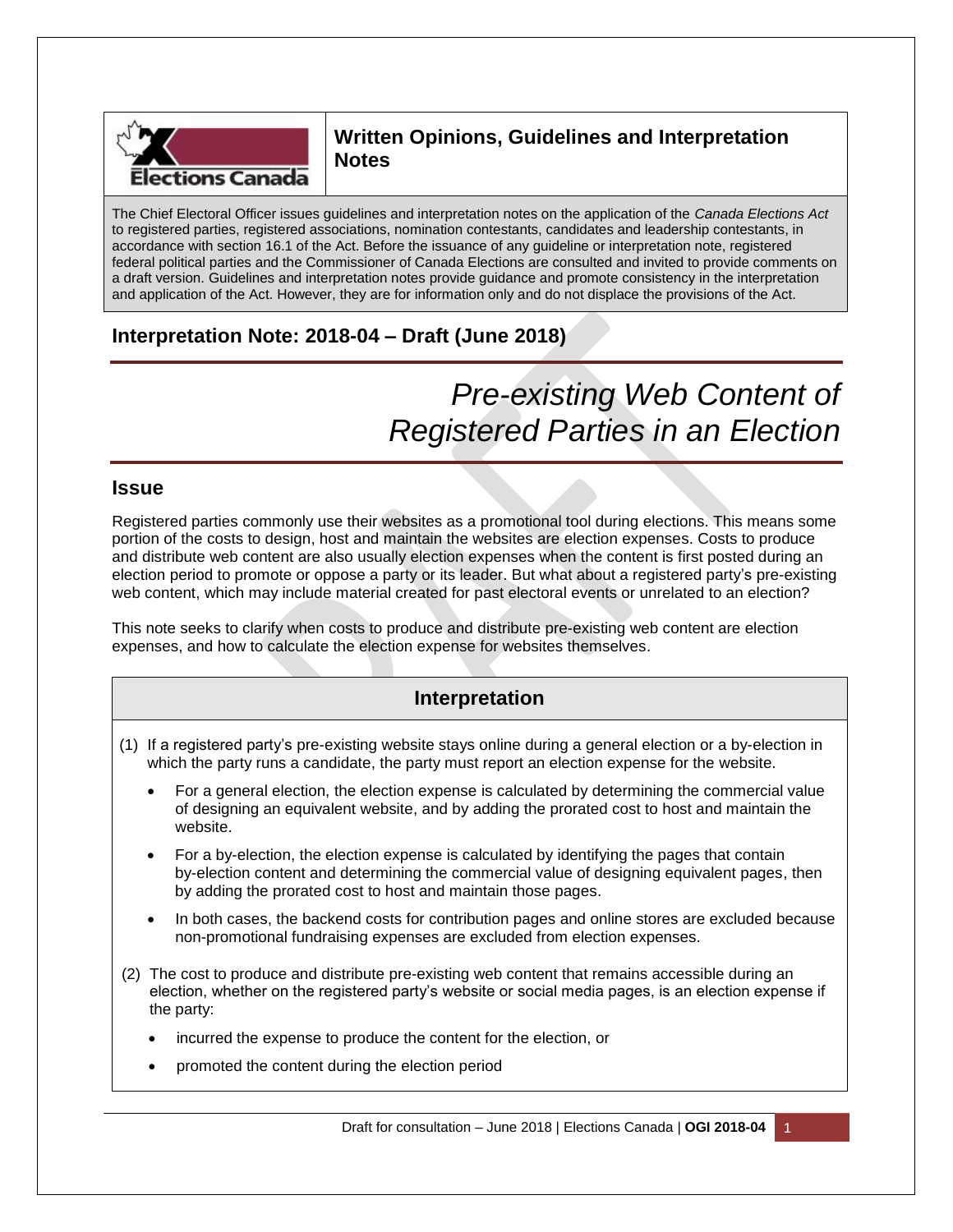- (3) Promotion, in the context of pre-existing web content, is to transmit or draw attention to an item of content through any means, such as advertising, mass emails, social media postings, re-posting of content, or coordinated promotion through another entity, person or group.
- (4) Despite the above, there will be no election expense if the party can show that the content was clearly promoted solely for an event or circumstance other than the election, such as a leadership or policy convention.
- (5) If pre-existing web content was not produced for the election and was hosted on the party's website or social media pages without being promoted during the election period, the production and distribution costs are not election expenses.

## **Legal Framework**

The most directly relevant provisions of the *Canada Elections Act* ("CEA") in the context of this interpretation note are as follows:

- An election expense is any of the following:
	- any cost incurred, or non-monetary contribution received, by a registered party or a candidate, to the extent that the property or service that the cost was incurred for or that was received as a non-monetary contribution is used to directly promote or oppose a registered party, its leader or a candidate during an election period; and
	- any acceptance by a registered party or a candidate of a provision of goods or services, to the extent that the goods or services are used to directly promote or oppose a registered party, its leader or a candidate during an election period. (s. 376(1))
- Expenses for a fundraising activity are not election expenses. (s. 376(2))
- There are two exceptions to the above. Expenses for producing advertising or promotional material related to the fundraising activity, and expenses for distributing, broadcasting or publishing such material during the election period, are election expenses. (ss. 376(3)(*a*) and (*b*))
- Commercial value, in relation to property or a service, means the lowest amount charged at the time that it was provided for the same kind and quantity of property or service or for the same usage of property or money, by:
	- the person who provided it, if the person is in the business of providing that property or service; or
	- another person who provides that property or service on a commercial basis in the area where it was provided, if the person who provided the property or service is not in that business. (s. 2(1))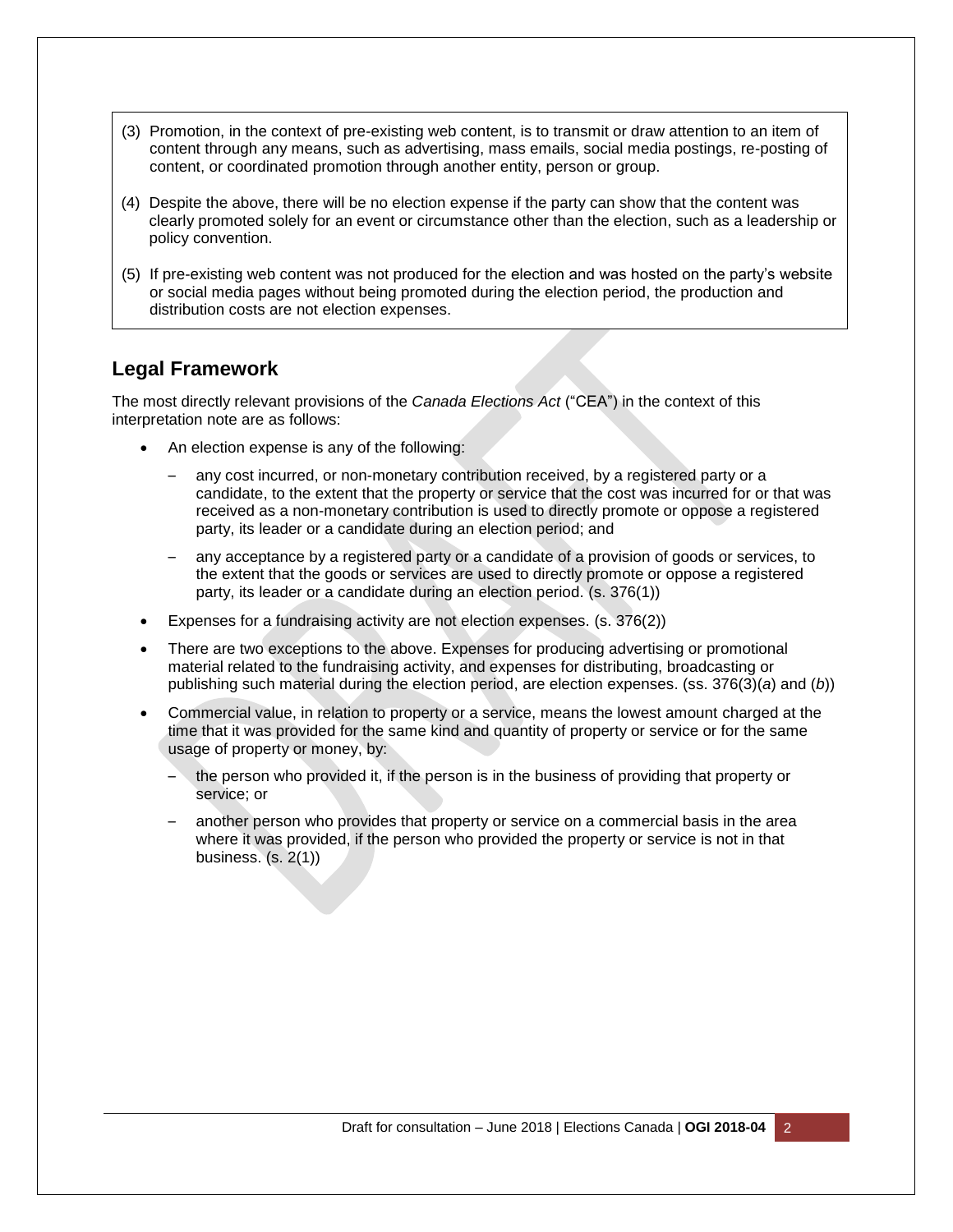# **Analysis and Discussion**

#### **History of Elections Canada's guidance**

Elections Canada's guidance on expenses for websites and web content has expanded in the last few years as political entities' use of online communications has increased and diversified with new technology.

In 2013, the handbooks required parties and candidates to "report as election expenses all the expenses related to the design, development and distribution of … a website used during an election. This includes all expenses, not merely any incidental costs incurred to modify an existing website for election purposes."<sup>1</sup>

In preparation for the 2015 general election, guidance was added on how to cost the content that stays online. It said, "If online content such as a video, website or Facebook page stays online during the election period, it has to be reported as an election expense. Alternatively, the party may remove all online content before the election period."<sup>2</sup>

In 2016, a detail was added to better align the costing of an existing website with the CEA's goal of providing a level playing field. It stated, "Elections Canada will accept the current commercial value of an equivalent website as the commercial value of a pre-existing website."

Finally, in late 2017, Elections Canada took the following interim position for by-elections while it began drafting this interpretation note:

Pre-existing web content that stays online during a by-election, such as a video featuring the party leader, is an election expense only if the registered party produced or promoted the content for the purpose of the by-election. Both the production and distribution costs are included in the election expense. (This guidance is under review and is subject to change in the next release of the handbook.) $<sup>4</sup>$ </sup>

#### **Practical and legal implications of the full-costing position**

In party returns for the 2016 fiscal year, which included one by-election, most parties that ran a candidate did not report any election expenses for their web content. This was the case even though their websites and social media pages stayed online during the election period. One party reported a limited number of expenses for its pre-existing web content.

Experience has shown the difficulties with Elections Canada's full-costing position. Given the lower expenses limit for a by-election,  $5$  a party with a long-established web presence that reported the cost to produce and distribute all content on its website and social media sites would easily exceed its election expenses limit at the issue of the writ, before any campaign activity had taken place. This is true to a lesser extent for general elections where, with every election cycle, a registered party's accumulated web content would claim more of its limit.

l

<sup>1</sup> *Political Financing Handbook for Registered Parties and Chief Agents*, June 2013, p. 31.

<sup>&</sup>lt;sup>2</sup> Ibid., July 2015, p. 34.

<sup>3</sup> *Political Financing Handbook for Candidates and Official Agents*, June 2016, p. 60.

<sup>4</sup> *Political Financing Handbook for Parties and Chief Agents*, October 2017, p. 67.

 $^5$  Based on estimated party expenses limits, calculated as of November 2017, the average base limit per electoral district is \$79,420. The lowest limit is \$18,713 (Nunavut) and the highest limit is \$112,797 (Edmonton–Wetaskiwin).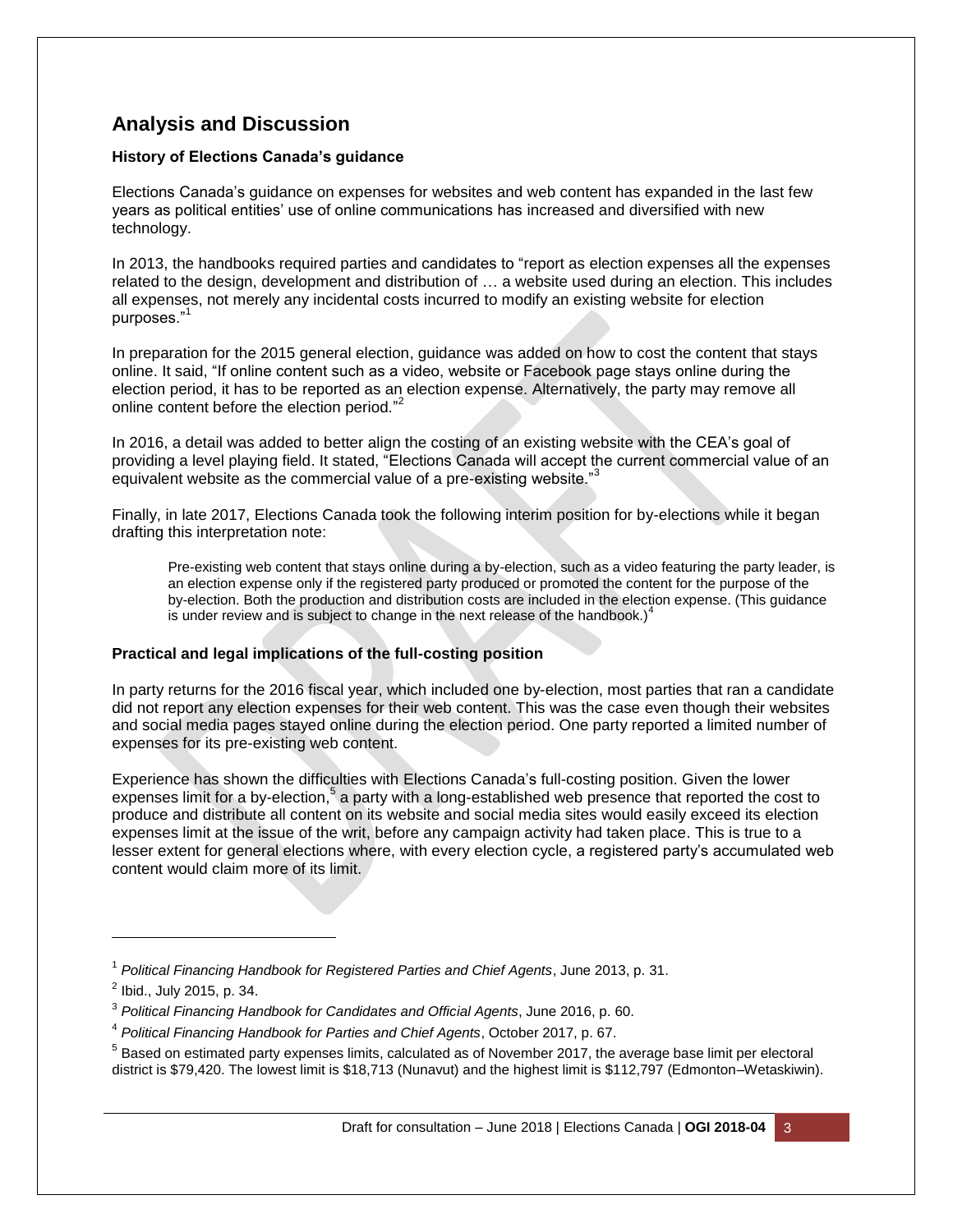There are other difficulties with the position. On a practical level, while it is possible for a registered party to remove content from its own website and social media accounts, it would be impossible to remove the content from search engine caches and social media accounts or websites not under the party's control. On a public interest level, there is a concern with asking parties to temporarily remove their historical record when citizen and media scrutiny is highest; a related concern is that posts deleted from social media sites may be gone permanently.

More fundamentally, while easily understood, the full-costing position may not properly capture the amount of website expenses related to a particular election or achieve the objective of the law, which is primarily to ensure a level playing field in an election. It is possible that not all existing content was created for an upcoming election. For example, a party may have videos dating back to a previous election, of a former party leader, of a former stance on policy issues, relating to a party convention, and so on. If the pre-existing content was not created or used for the election, then, under section 376 of the CEA, the cost to produce the content is not an election expense.

#### **Determining when pre-existing web content is an election expense**

As an ongoing entity, it is accepted that a party may be using property and services for purposes other than a particular election. The property and services may be in use during the election, but it does not necessarily follow that they are being used for the purpose of promoting the party or opposing another party in that election.

For example, when a registered party maintains an office year-round, the chief agent must determine whether costs related to the office qualify as election expenses in a particular election. The chief agent must consider the purpose of each activity carried out by the office in order to determine whether the costs incurred to carry out the activity qualify as election expenses.<sup>6</sup> This is in addition to reporting a reasonable allocation of rent or property tax, utility cost, etc., as election expenses.

In other words, the chief agent needs to consider whether particular activities in the office—making telephone calls, updating computer systems, preparing mailouts, etc.—are being used for the election. If they are, the associated costs need to be reported as election expenses.

A similar test can be applied to pre-existing content on the party's website and social media pages in order to determine whether the associated costs are election expenses in a particular election. In determining if a party is using particular contentfor an election, both the registered party's intention in producing the content and its actions during the election with regard to the content should be considered.

Just as each aspect of ongoing office activity is to be examined individually during an election, so should each item of pre-existing web content. The registered party should ask itself the following questions on an item-by-item basis to determine if the cost for pre-existing web content that remains accessible during the election is an election expense:

- Did the party incur the expense to produce the content for the election? The totality of circumstances should be considered, including whether the content mentions the election, voting, or an issue of particular interest in the election, and how close to the election it was first posted.
- Did the party promote the content during the election period through any means?

l

<sup>6</sup> *Political Financing Handbook for Parties and Chief Agents*, February 2018, p. 66.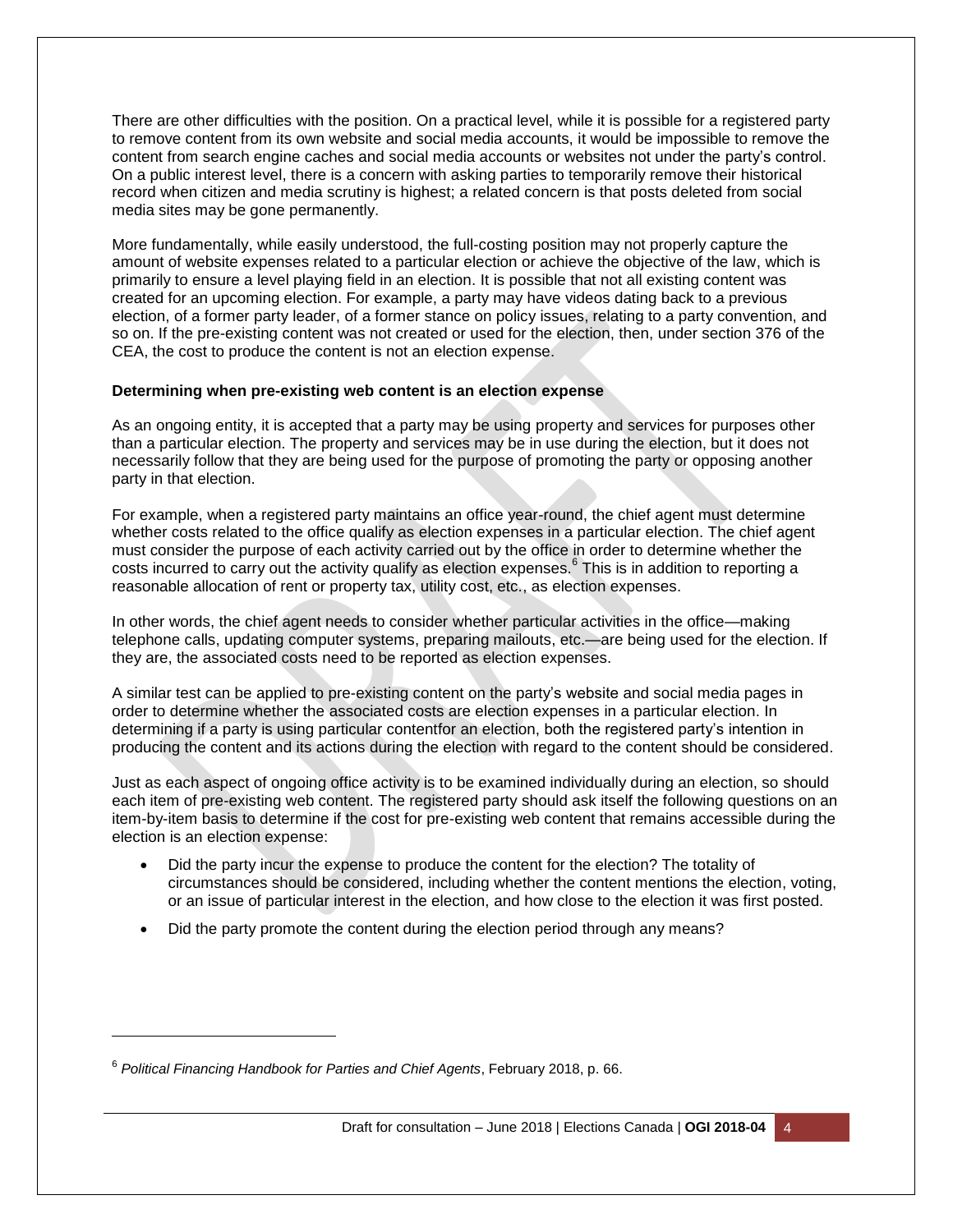If the answer to **both** questions is no, there is no election expense for the content.

If the answer to **either** question is yes, the cost to produce and distribute the content is an election expense. This is the case unless the party can show that, on the second question, the content was clearly promoted solely for an event or circumstance other than the election, such as a leadership or policy convention.

Ultimately, if pre-existing web content was not produced for the election and was hosted on the party's website or social media pages without being promoted in the election, it is not being used to promote or oppose a party in the election, and its production and distribution cost is therefore not an election expense.

#### **Applying the test**

#### *What it means to "promote"*

To answer the second question above, a party needs a clear definition of what it means to "promote" in this context. The ordinary meaning of "promote" is to "encourage people to like, buy, use, do, or support something" or to "give publicity to (a product, organization, or venture) so as to increase sales or public awareness."

These definitions suggest that promotion is similar to advertising, but broader in scope because it does not necessarily involve a placement cost or transmission to the public.<sup>8</sup> The CEA, in subsection 376(3), also recognizes advertising and promotional material as distinct items.

Based on this analysis, promotion can be understood as transmitting or drawing attention to an item of content through any means, such as:

- advertising
- mass emails
- social media postings
- re-posting of content
- coordinated promotion through another entity, person or group

For greater certainty:

l

- If the party directs users to the home page of its website or social media accounts (for example, "Visit us online at party.ca or facebook.com/party"), only content produced for the election that is displayed on that page is an election expense.
- Despite the above, if the party directs users to a page of its website or the home page of its social media account that hosts only videos (for example, "Visit us online at party.ca/videos or youtube.com/party"), all the videos on the linked page are election expenses. By linking to its videos in this way, the party is in effect actively promoting them for the election. Video pages merit this special treatment because of the generally high cost to produce the content and the importance of being able to enforce the rules effectively.

 $7$  Definitions of "promote" in the [Cambridge](https://dictionary.cambridge.org/dictionary/english/promote) an[d Oxford](https://en.oxforddictionaries.com/definition/promote) online dictionaries, accessed April 2018.

<sup>8</sup> Elections Canada considered the definition of advertising in OGI 2015-11, *Application of Election Advertising Rules to Telephone Calls*.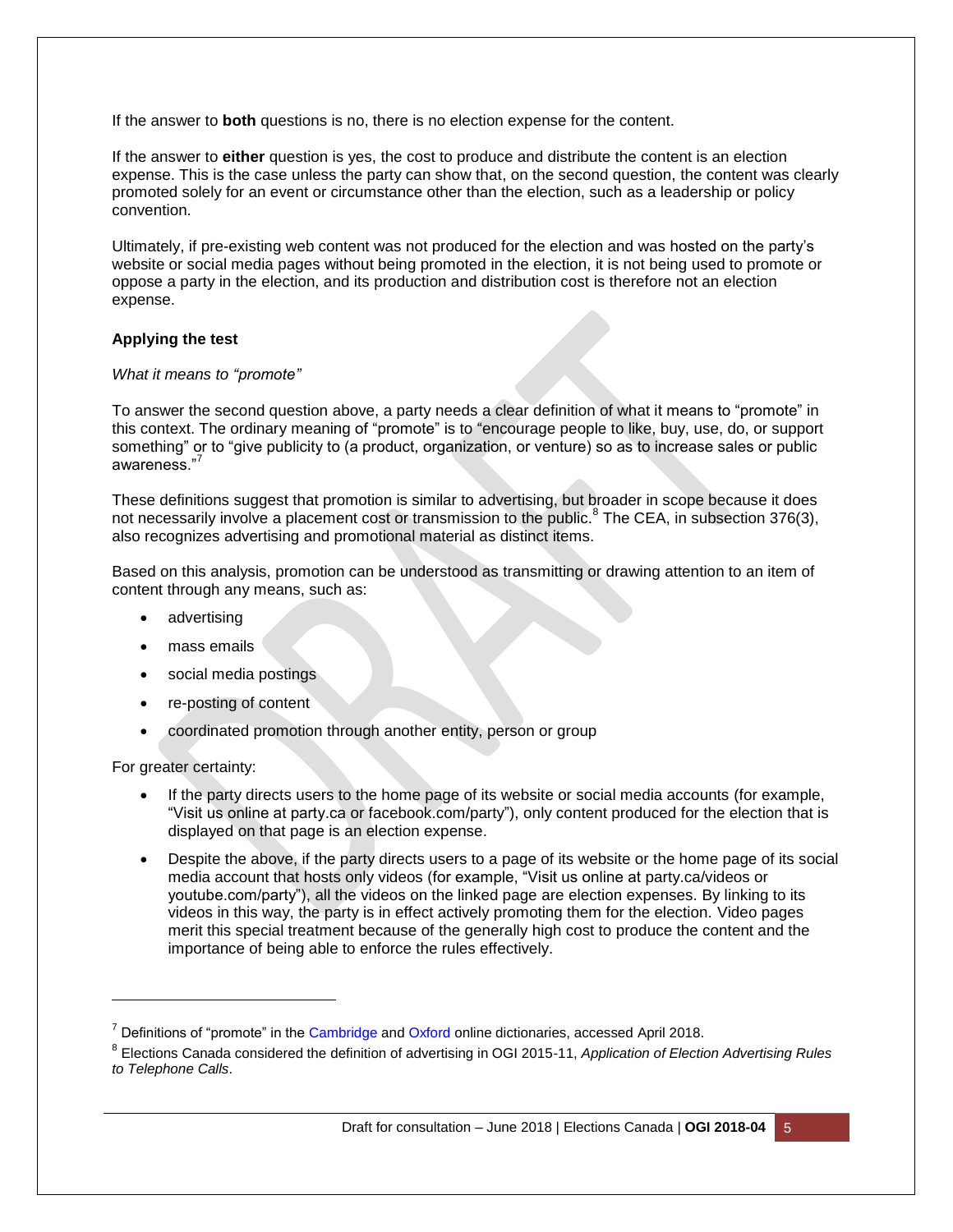- To limit the number of videos that will count as election expenses, the party could set up a separate page for videos it intends to promote (for example, by creating a YouTube playlist or a party.ca/electionvideos page on its website) and direct users to that particular page.
- Social media icons that appear in a communication (for example, at the end of an email) are not in themselves a means of promotion, even if they contain a link to the related home page.
- Coordinated promotion includes any agreement, written or otherwise, under which another entity, person or group promotes the party's pre-existing web content that the party is not otherwise promoting (for example, by agreeing to post links to the content).

It is important to note that, unlike election advertising, promotion can be considered to have taken place even if there was no placement cost.

#### *Exception for content not related to an election*

As a general rule, if new content is added or pre-existing web content is promoted during the election, the content is presumed to be used for the election. However, some content may be added or promoted without regard to the election and may not be an election expense under section 376 of the CEA.

For the exception to apply, a party must be able to show that the content was clearly added or promoted solely for an event or circumstance other than the election. For example, the exception might apply if the party posts content about a job opening that is not specific to the election.

#### **Calculating expenses for pre-existing websites and web content**

For reporting purposes, registered parties might wish to cost their pre-existing website and web content in two broad categories: design, hosting and maintenance of the website; and content production and distribution for the website and social media pages.

#### *Website design, hosting and maintenance*

If a registered party's pre-existing website stays online during a general election or a by-election in which it runs a candidate, the party must report an election expense for the website.

For a general election, the election expense is calculated by:

- determining the commercial value of designing an equivalent website
- adding the cost to host and maintain the website, prorated for the length of the election period

For a by-election, the election expense is calculated by:

- identifying the pages that contain by-election content and determining the commercial value of designing equivalent pages
- adding the cost to host and maintain those pages, prorated for the length of the election period

Backend costs for contribution pages and online stores are excluded from election expenses under section 376 of the CEA because they are non-promotional fundraising expenses. This means the cost of web coding and payment processing fees for these pages are not election expenses.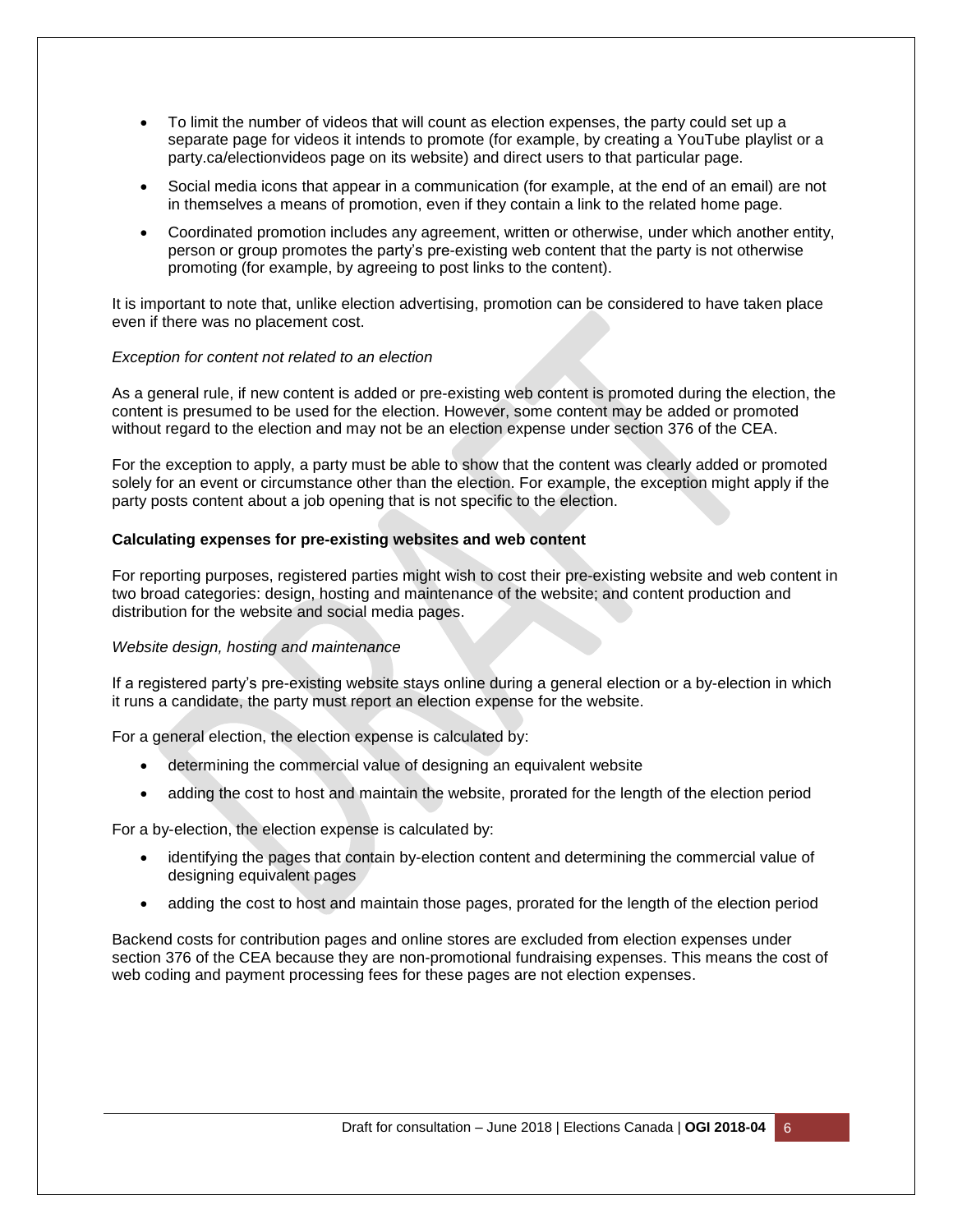#### *Content production and distribution*

The production and distribution cost for each item of pre-existing web content must be included as an election expense if the content meets the test described above.

Content includes written material, audio, graphics and videos. This note focuses on calculating the expense for videos because they generally have a higher production cost and may claim a bigger share of the election expenses limit.

In terms of production, the full cost to create, assemble and edit all parts of a video must be reported, even if some segments are recycled. If a segment of one video is used in multiple videos in the same election, the production cost of that segment is counted only once. If footage is obtained at no cost and would be available for free to any other registered party, it is not included in the calculation.

In terms of distribution, the cost to post content on a website will generally be covered by overall maintenance and hosting. If other methods of distribution are used, such as mass emails through a service provider, the cost to distribute the content must be included in the election expense.

## **Practical Application**

This section provides examples of how the interpretation applies to pre-existing websites and content during a general election or a by-election.

#### **Pre-existing website design, maintenance and hosting**

#### *General election*

The registered party keeps its website online during a general election. The website's design, maintenance and hosting cost must be reported as an election expense. The chief agent calculates the expense in three parts:

- He determines the commercial value of designing an equivalent website and includes it as an election expense.
- He excludes backend costs for the contributions page and online store.
- He adds the prorated cost to host and maintain the website for the length of the election period.

The chief agent determines separately the election expense for pre-existing content on the website and its social media pages.

#### *By-election*

The registered party keeps its website online during a by-election in which it runs a candidate. A portion of the website's design, maintenance and hosting cost must be reported as an election expense. The chief agent calculates the election expense in three parts:

- He identifies which web pages include content that was added or promoted for the by-election and determines the commercial value of designing equivalent pages.
- He excludes backend costs for the contributions page and online store.
- He adds the cost to host and maintain the pages that contain by-election content, pro-rated for the length of the election period.

The chief agent determines separately the election expense for pre-existing content on the website and its social media pages.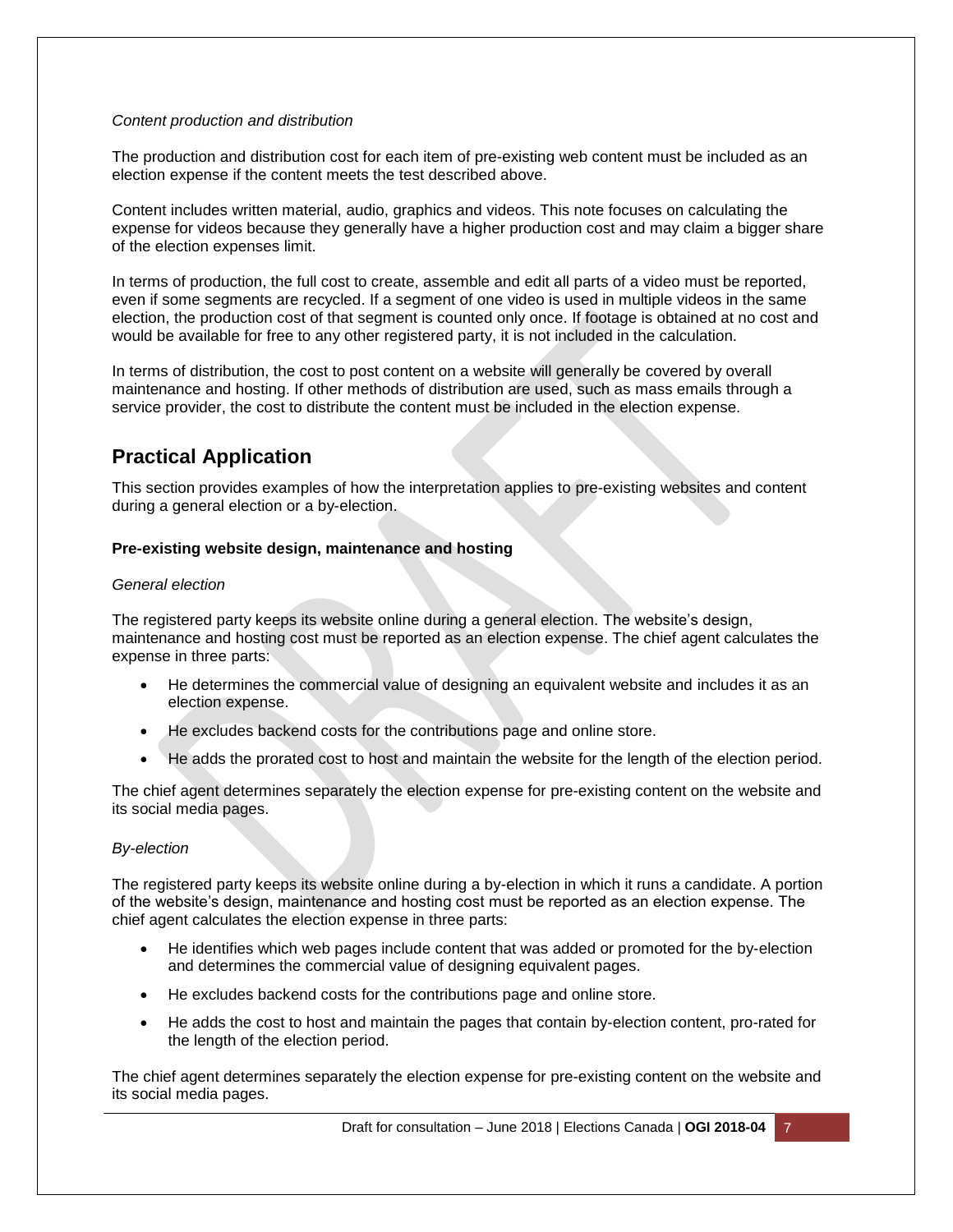#### **Pre-existing web content: videos**

#### *General election*

At the end of a general election, the registered party has 200 videos across its website and social media accounts, of which 180 were posted before the election period. The chief agent must determine which of these pre-existing videos are election expenses.

First, she determines which of the 180 videos were promoted during the election. The party had linked to its pre-existing videos in the following ways:

- It posted links to its YouTube election playlist in emails and social media posts. The playlist contained 10 pre-existing videos.
- It embedded 5 other pre-existing videos in its Facebook and Twitter posts.
- It tweeted links to 6 other pre-existing videos on its website.
- It displayed social media icons at the bottom of its digital communications. This does not count as promotion of the pre-existing content.

This means that 21 of the 180 pre-existing videos were promoted during the election and are likely election expenses. The chief agent does not find any videos to exclude based on their being clearly promoted solely for an event or circumstance other than the election.

Next, by looking at the totality of circumstances, the chief agent determines which of the 159 remaining pre-existing videos were produced for the election:

- Among the 159 videos, 40 were posted in the 12 months before the general election, when the party began ramping up its election strategy.
- The chief agent looks at those 40 videos and finds that 30 were not produced for the election they are speeches from a leadership contest, holiday messages from the previous year, etc.
- The chief agent determines that the other 10 videos are election expenses because they mention voting in the next election or are policy videos posted shortly before the election.

As a result, the chief agent reports the production and distribution costs incurred for the 31 pre-existing videos as election expenses.